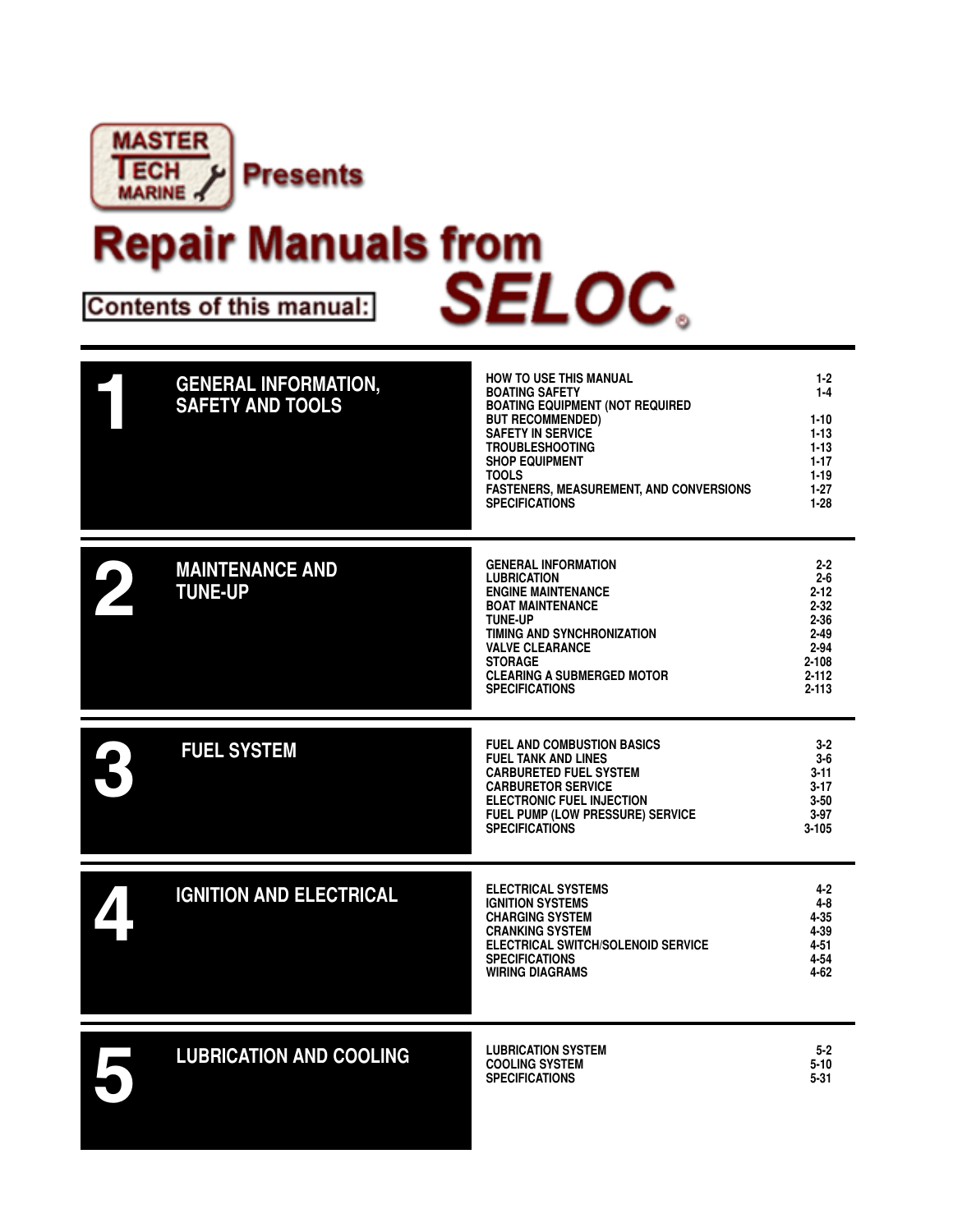#### **CONTENTS**

| <b>POWERHEAD MECHANICAL</b><br><b>POWERHEAD REFINISHING</b><br><b>POWERHEAD BREAK-IN</b><br><b>SPECIFICATIONS</b>                                                                                                                                                                                                           | $6 - 2$<br>$6 - 121$<br>6-136<br>$6 - 137$                                  | <b>POWERHEAD</b>           |
|-----------------------------------------------------------------------------------------------------------------------------------------------------------------------------------------------------------------------------------------------------------------------------------------------------------------------------|-----------------------------------------------------------------------------|----------------------------|
| <b>LOWER UNIT</b><br><b>GEARCASE SERVICE - YAMAHA</b><br><b>GEARCASE SERVICE - MERCURY/MARINER</b><br><b>JET DRIVE</b>                                                                                                                                                                                                      | $7 - 2$<br>$7 - 5$<br>$7 - 59$<br>$7 - 87$                                  | <b>LOWER UNIT</b>          |
| YAMAHA HYDRO TILT LOCK SYSTEM<br>YAMAHA TRIM & TILT SYSTEMS<br>YAMAHA SINGLE TILT RAM POWER TRIM/TILT SYSTEMS<br>YAMAHA LARGE MOTOR POWER TRIM/TILT SYSTEM<br><b>MERCURY/MARINER TRIM &amp; TILT SYSTEMS</b><br><b>MERCURY/MARINER GAS ASSIST TILT SYSTEM</b><br><b>MERCURY/MARINER SINGLE RAM INTEGRAL POWER TILT/TRIM</b> | $8 - 2$<br>$8 - 2$<br>$8-3$<br>$8 - 15$<br>$8 - 28$<br>$8 - 31$<br>$8 - 35$ | <b>TRIM AND TILT</b>       |
| YAMAHA REMOTE CONTROLS<br><b>MERCURY/MARINER REMOTE CONTROLS</b><br><b>TILLER HANDLE</b><br><b>WIRING DIAGRAMS - YAMAHA</b><br><b>WIRING DIAGRAMS - MERCURY/MARINER</b>                                                                                                                                                     | $9 - 2$<br>$9 - 12$<br>$9 - 16$<br>$9 - 20$<br>$9 - 21$                     | <b>REMOTE CONTROL</b>      |
| <b>HAND REWIND STARTER</b>                                                                                                                                                                                                                                                                                                  | $10-2$                                                                      | <b>HAND REWIND STARTER</b> |
| <b>MASTER INDEX</b>                                                                                                                                                                                                                                                                                                         | 10-19                                                                       | <b>MASTER INDEX</b>        |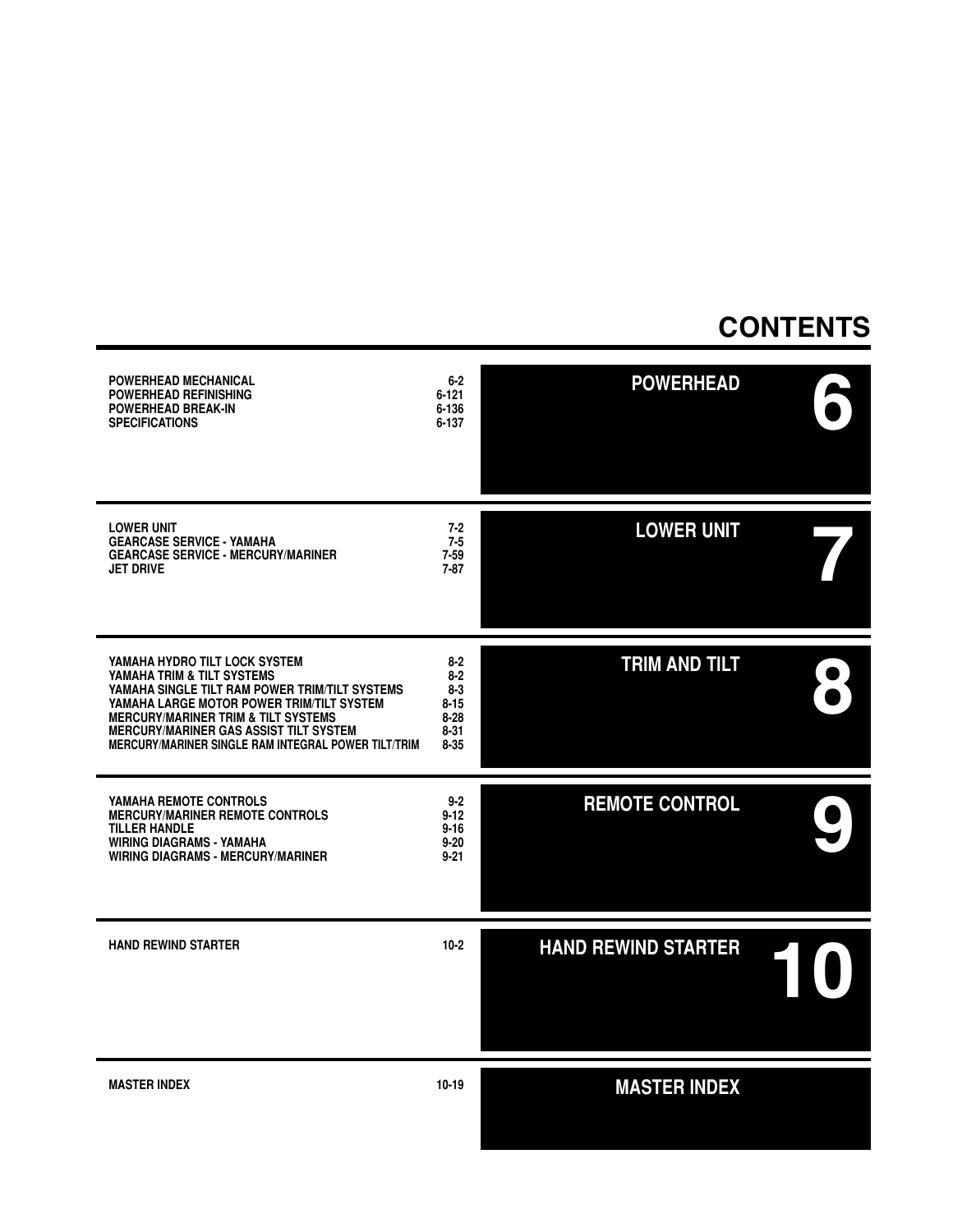## MASTER INDEX **10-19**

|                                                                                                     | $2 - 29$  |
|-----------------------------------------------------------------------------------------------------|-----------|
|                                                                                                     | $2 - 29$  |
|                                                                                                     |           |
|                                                                                                     | $2 - 30$  |
|                                                                                                     | 2-32      |
|                                                                                                     | $2 - 32$  |
|                                                                                                     | $2 - 35$  |
|                                                                                                     | $2 - 35$  |
|                                                                                                     |           |
|                                                                                                     | $2 - 112$ |
|                                                                                                     | 4-37      |
|                                                                                                     | 4-39      |
|                                                                                                     | 4-39      |
|                                                                                                     |           |
|                                                                                                     | 4-38      |
|                                                                                                     | 4-37      |
|                                                                                                     | 4-38      |
|                                                                                                     | 4-38      |
|                                                                                                     |           |
|                                                                                                     | 4-38      |
| BOATING EQUIPMENT (NOT REQUIRED BUT RECOMMENDED)                                                    | $1 - 10$  |
|                                                                                                     | $1 - 10$  |
|                                                                                                     |           |
|                                                                                                     | $1 - 10$  |
|                                                                                                     | $1 - 11$  |
|                                                                                                     | $1 - 10$  |
| OAR/PADDLE (SECOND MEANS OF PROPULSION).                                                            | $1 - 10$  |
|                                                                                                     |           |
| TOOLS AND SPARE PARTS                                                                               | $1 - 12$  |
|                                                                                                     | $1 - 10$  |
|                                                                                                     | $1 - 4$   |
| COURTESY MARINE EXAMINATIONS                                                                        | $1 - 10$  |
|                                                                                                     |           |
| REGULATIONS FOR YOUR BOAT                                                                           | $1 - 4$   |
| REQUIRED SAFETY EQUIPMENT                                                                           | $1 - 6$   |
| CARBURETED FUEL SYSTEM                                                                              | 3-11      |
| DESCRIPTION AND OPERATION                                                                           | $3 - 11$  |
|                                                                                                     |           |
|                                                                                                     | $3 - 14$  |
|                                                                                                     | $3 - 17$  |
| CARBURETOR IDENTIFICATION                                                                           | $3 - 17$  |
|                                                                                                     | $3 - 17$  |
|                                                                                                     |           |
|                                                                                                     | $3 - 18$  |
| 4/5/6 HP MERCURY/MARINER                                                                            | $3 - 21$  |
|                                                                                                     | $3 - 23$  |
|                                                                                                     | $3 - 24$  |
|                                                                                                     |           |
|                                                                                                     | $3 - 28$  |
|                                                                                                     | $3 - 30$  |
|                                                                                                     | 3-33      |
|                                                                                                     | $3 - 35$  |
|                                                                                                     |           |
|                                                                                                     | $3 - 35$  |
|                                                                                                     | $3 - 44$  |
| CDI/TCI UNIT AND IGNITION COILS                                                                     | 4-28      |
| REMOVAL & INSTALLATION                                                                              | 4-28      |
|                                                                                                     |           |
|                                                                                                     | $4 - 35$  |
|                                                                                                     | 4-37      |
|                                                                                                     | 4-35      |
|                                                                                                     | $4 - 35$  |
|                                                                                                     | $2 - 112$ |
|                                                                                                     |           |
|                                                                                                     | $2 - 37$  |
| COMPRESSION CHECK                                                                                   | $2 - 37$  |
|                                                                                                     | $2 - 38$  |
|                                                                                                     |           |
|                                                                                                     |           |
|                                                                                                     | $5 - 10$  |
| DESCRIPTION AND OPERATION                                                                           | $5 - 11$  |
| FLUSHING JET DRIVES                                                                                 | $2 - 15$  |
| FLUSHING THE COOLING SYSTEM                                                                         | $2 - 13$  |
|                                                                                                     |           |
|                                                                                                     | $5-27$    |
|                                                                                                     | $5 - 28$  |
|                                                                                                     | 5-12      |
|                                                                                                     | $5 - 14$  |
|                                                                                                     | 4-39      |
|                                                                                                     |           |
|                                                                                                     | 4-39      |
| STARTER MOTOR $\ldots \ldots \ldots \ldots \ldots \ldots \ldots \ldots \ldots \ldots \ldots \ldots$ | $4 - 43$  |
| STARTER MOTOR CIRCUIT                                                                               | $4 - 40$  |
| STARTER MOTOR RELAY/SOLENOID                                                                        | $4 - 42$  |
|                                                                                                     |           |
|                                                                                                     |           |
| CRANKSHAFT POSITION SENSOR (CPS)                                                                    | $4 - 32$  |
| DESCRIPTION & OPERATION                                                                             | 4-32      |
| GAP ADJUSTMENT & SERVICE                                                                            | 4-32      |
|                                                                                                     |           |
|                                                                                                     |           |
|                                                                                                     |           |
| ELECTRICAL SYSTEM CHECKS  2-45                                                                      |           |

|                                                                                 | $2 - 45$             |
|---------------------------------------------------------------------------------|----------------------|
| CHECKING THE STARTER                                                            | $2 - 46$<br>$2 - 46$ |
| ELECTRICAL SWITCH/SOLENOID SERVICE                                              | 4-51                 |
|                                                                                 | $4 - 51$             |
|                                                                                 | 4-51                 |
| NEUTRAL SAFETY SWITCH                                                           | 4-52<br>4-52         |
| YAMAHA MAIN KEYSWITCH                                                           | 4-51                 |
|                                                                                 | 4-53                 |
| ELECTRONIC FUEL INJECTION                                                       | $3 - 50$             |
| COMPONENT LOCATIONS<br>CONTROLLED COMBUSTION SYSTEM                             | $3 - 86$<br>$3 - 52$ |
| CRANKSHAFT POSITION SENSOR (CPS)/PULSER COIL                                    | $3 - 80$             |
| ELECTRIC LOW-PRESSURE FUEL PUMP (V6 ONLY)                                       | $3 - 68$             |
| ENGINE CONTROL MODULE (ECM/CDI)<br>FUEL DISTRIBUTION MANIFOLD (MERCURY/MARINER) | $3 - 77$             |
|                                                                                 | $3 - 76$<br>$3 - 95$ |
| FUEL FLOW SCHEMATICS<br>FUEL INJECTION BASICS                                   | $3 - 50$             |
|                                                                                 | $3 - 72$             |
| FUEL PRESSURE REGULATOR                                                         | $3 - 76$             |
| IDLE SPEED/AIR CONTROL (ISC/IAC) VALVE                                          | $3 - 84$             |
| MERCURY/MARINER EFI<br>MERCURY/MARINER TROUBLESHOOTING CHARTS                   | $3 - 51$<br>$3 - 55$ |
| NEUTRAL OR SHIFT POSITION SWITCHES                                              | $3 - 84$             |
| PRESSURE SENSORS (IAP/MAP)                                                      | $3 - 83$             |
| SELF DIAGNOSTIC SYSTEM                                                          | $3 - 53$             |
| SENSOR AND CIRCUIT RESISTANCE/OUTPUT TESTS<br>TEMPERATURE SENSORS               | $3 - 57$<br>$3 - 80$ |
| THROTTLE BODY AND INTAKE ASSEMBLY                                               | $3 - 61$             |
| THROTTLE POSITION SENSOR (TPS)                                                  | $3 - 78$             |
|                                                                                 | $3 - 52$             |
|                                                                                 |                      |
|                                                                                 | $3 - 69$<br>$3 - 50$ |
| ELECTRONIC IGNITION SYSTEMS                                                     | $2 - 45$             |
|                                                                                 | $2 - 12$             |
|                                                                                 | $2 - 2$              |
| ENGINE MODEL & SERIAL NUMBERS                                                   | $2 - 2$<br>$2 - 3$   |
| ENGINE MAINTENANCE                                                              | $2 - 12$             |
|                                                                                 | $2 - 29$             |
|                                                                                 | $2 - 13$<br>$2 - 12$ |
| ENGINE OIL AND FILTER (4-STROKE)                                                | $2 - 15$             |
|                                                                                 | $2 - 19$             |
|                                                                                 | $2 - 28$             |
|                                                                                 | $2 - 21$             |
|                                                                                 | $2 - 31$<br>$2 - 15$ |
|                                                                                 | $2 - 15$             |
| OIL CHANGE & FILTER SERVICE                                                     | $2 - 16$             |
| OIL RECOMMENDATIONS                                                             | $2 - 15$             |
| FASTENERS, MEASUREMENTS AND CONVERSIONS.                                        | $1-27$               |
| BOLTS, NUTS AND OTHER THREADED RETAINERS                                        | $1 - 27$             |
|                                                                                 | $1 - 27$             |
| STANDARD AND METRIC MEASUREMENTS                                                | $1 - 27$             |
| CLEANING & INSPECTION                                                           | 4-21<br>$4 - 27$     |
| REMOVAL & INSTALLATION                                                          | 4-21                 |
|                                                                                 | $3-2$                |
| ALCOHOL-BLENDED FUELS                                                           | $3-3$                |
| CHECKING FOR STALE/CONTAMINATED FUEL<br>HIGH ALTITUDE OPERATION                 | $3-3$                |
|                                                                                 |                      |
| THE BOTTOM LINE WITH FUELS                                                      | $3-3$<br>3-2         |
|                                                                                 | 3-3                  |
|                                                                                 | 3-3                  |
| FUEL AND COMBUSTION BASICS                                                      | 3-2                  |
|                                                                                 | 3-5<br>$3-2$         |
| FUEL SYSTEM PRESSURIZATION                                                      | 3-4                  |
| FUEL SYSTEM SERVICE CAUTIONS                                                    | $3-2$                |
|                                                                                 | $2 - 19$<br>$3 - 72$ |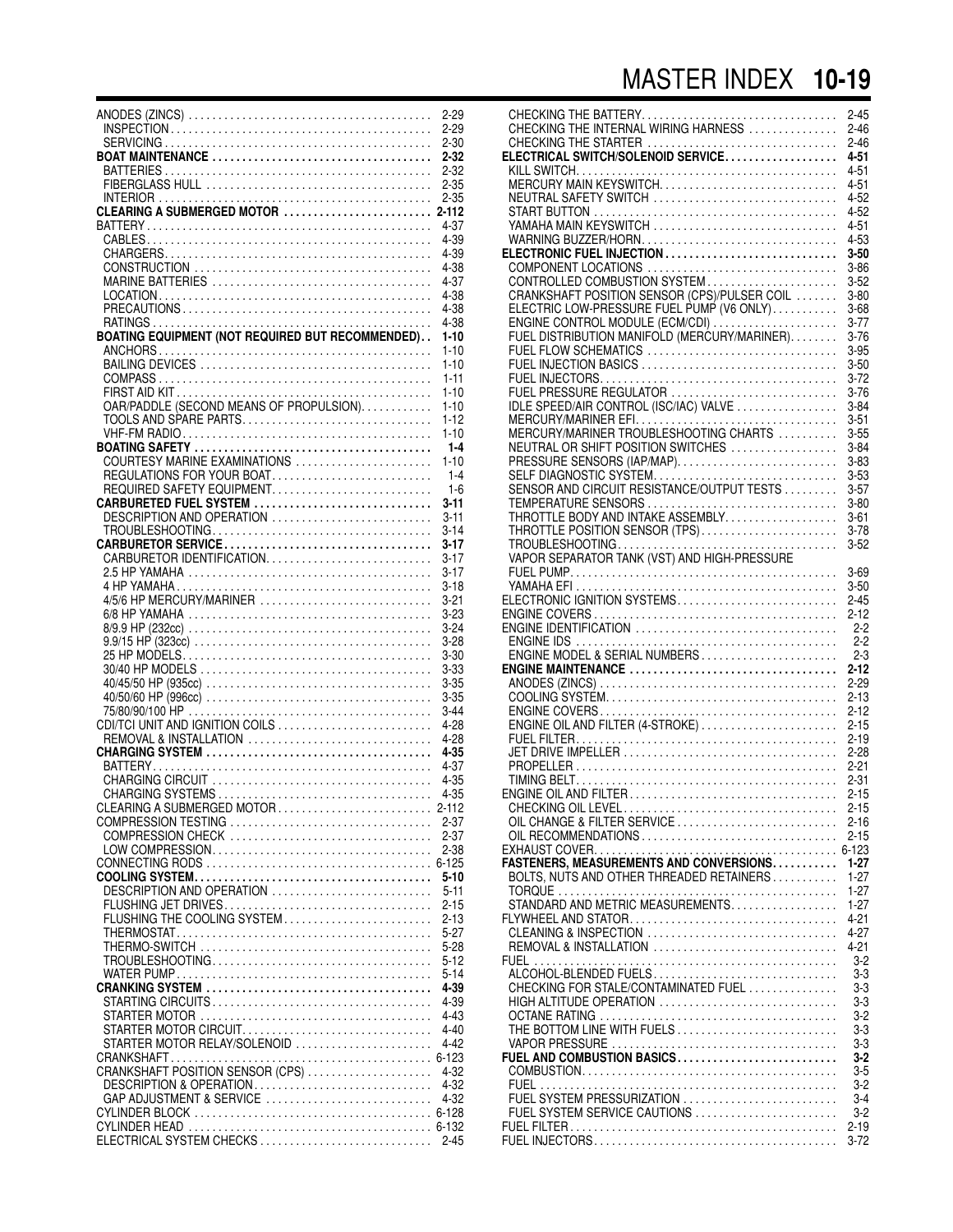#### **10-20** MASTER INDEX

| REMOVAL & INSTALLATION                                                                         | $3 - 73$<br>$3 - 73$ |
|------------------------------------------------------------------------------------------------|----------------------|
|                                                                                                | -3-8                 |
| FUEL PUMP (LOW-PRESSURE) SERVICE                                                               | $3 - 97$             |
|                                                                                                |                      |
| FUEL PRESSURE REGULATOR                                                                        |                      |
| REMOVAL & INSTALLATION                                                                         | $3 - 76$<br>$3 - 77$ |
|                                                                                                | $3 - 76$             |
|                                                                                                | $2 - 46$             |
| FUEL SYSTEM PRESSURIZATION                                                                     | $3-4$                |
| PRESSURIZING (CHECKING FOR LEAKS)                                                              | $3-5$                |
| RELIEVING PRESSURE (EFI)                                                                       | $3 - 4$<br>$3-6$     |
|                                                                                                | $3 - 8$              |
|                                                                                                | $3-6$                |
| GAS ASSIST TILT SYSTEM - MERCURY/MARINER                                                       | $8 - 31$             |
| DESCRIPTION & OPERATION                                                                        | $8 - 31$             |
| GEARCASE (LOWER UNIT) OIL                                                                      | $8 - 31$<br>$2-9$    |
|                                                                                                | $2 - 9$              |
|                                                                                                | $2 - 10$             |
|                                                                                                | $2 - 9$              |
| GEARCASE SERVICE - MERCURY/MARINER                                                             | $7 - 59$             |
| REPAIR AND OVERHAUL TIPS                                                                       | $7 - 59$<br>$7 - 60$ |
|                                                                                                | $7 - 64$             |
|                                                                                                | $7 - 70$             |
|                                                                                                | $7 - 70$             |
| 40/45/50 HP (NON-BIGFOOT, 935cc)                                                               | $7 - 70$             |
|                                                                                                | $7 - 74$<br>$7 - 74$ |
| 75-115 HP (NON-BIGFOOT)                                                                        | $7 - 74$             |
|                                                                                                | $7 - 87$             |
| GEARCASE SERVICE - YAMAHA                                                                      | $7 - 5$              |
| REPAIR AND OVERHAUL TIPS                                                                       | $7-5$                |
|                                                                                                | $7-5$<br>$7 - 13$    |
|                                                                                                | $7 - 35$             |
| GENERAL INFORMATION                                                                            | $2 - 2$              |
| BEFORE/AFTER EACH USE                                                                          | $2 - 4$              |
|                                                                                                | $2 - 2$              |
| MAINTENANCE COVERAGE IN THIS MANUAL<br>MAINTENANCE EQUALS SAFETY                               | $2 - 2$<br>$2 - 2$   |
| OUTBOARDS ON SAIL BOATS                                                                        | $2 - 2$              |
| HAND REWIND STARTERS                                                                           | $10-2$               |
|                                                                                                | $10-2$               |
| 4/5/6 HP MERCURY/MARINER                                                                       | $10-3$               |
| $6/8$ HP YAMAHA $\ldots \ldots \ldots \ldots \ldots \ldots \ldots \ldots \ldots \ldots \ldots$ | $10 - 4$<br>$10 - 6$ |
|                                                                                                |                      |
|                                                                                                |                      |
|                                                                                                |                      |
|                                                                                                |                      |
| HOW TO USE THIS MANUAL<br>AVOIDING THE MOST COMMON MISTAKES                                    | $1 - 2$<br>$1 - 4$   |
|                                                                                                | $1 - 2$              |
|                                                                                                | $1-2$                |
| DIRECTIONS AND LOCATIONS                                                                       | $1 - 3$              |
| MAINTENANCE OR REPAIR?                                                                         | $1 - 2$              |
|                                                                                                | $1 - 3$              |
|                                                                                                | $1 - 3$<br>$1 - 2$   |
| WHY COMBINE YAMAHA AND MERCURY/MARINER?                                                        | $1 - 2$              |
| HYDRO TILT LOCK SYSTEM - YAMAHA                                                                | $8 - 2$              |
| DESCRIPTION & OPERATION                                                                        | $8 - 2$              |
| IDLE SPEED ADJUSTMENT                                                                          | $8-3$                |
| IDLE SPEED/AIR CONTROL (ISC/IAC) VALVE                                                         | $2 - 48$<br>$3 - 84$ |
|                                                                                                | $3 - 84$             |
|                                                                                                | 4-8                  |
| CDI/TCI/DIGITAL INDUCTIVE IGNITION SYSTEMS                                                     | $4 - 8$              |
|                                                                                                | 4-28                 |
|                                                                                                | 4-32                 |

| FLYWHEEL AND STATOR                                                                                |                       |
|----------------------------------------------------------------------------------------------------|-----------------------|
| (STATOR/CHARGE/LIGHTING/PULSER COILS)<br>THERMO-SENSOR & THERMO-SWITCH                             | 4-21<br>$4 - 32$      |
|                                                                                                    | $4 - 12$              |
|                                                                                                    | 4-31                  |
|                                                                                                    | 7-87                  |
|                                                                                                    | $2 - 10$              |
|                                                                                                    | 7-96                  |
|                                                                                                    | $7 - 87$              |
|                                                                                                    | $2 - 28$              |
|                                                                                                    | 7-96<br>$7 - 87$      |
|                                                                                                    | 7-93                  |
| CLEANING & INSPECTING                                                                              | $7 - 90$              |
| $DESCRIPITION$ & OPERATION $\ldots, \ldots, \ldots, \ldots, \ldots, \ldots, \ldots$                | $7 - 87$              |
| MODEL IDENTIFICATION                                                                               | 7-88                  |
| REMOVAL & DISASSEMBLY                                                                              | 7-88                  |
|                                                                                                    | $7 - 100$<br>$2 - 10$ |
| DAILY BEARING LUBRICATION.                                                                         | $2 - 11$              |
| GREASE REPLACEMENT                                                                                 | $2 - 11$              |
| RECOMMENDED LUBRICANT                                                                              | $2 - 10$              |
|                                                                                                    | $2-28$                |
|                                                                                                    | 7-2                   |
|                                                                                                    | $7 - 4$               |
| GENERAL INFORMATION                                                                                | $7-2$<br>$7-2$        |
|                                                                                                    | $7 - 4$               |
|                                                                                                    | $2 - 6$               |
|                                                                                                    | $2 - 6$               |
| GEARCASE (LOWER UNIT) OIL                                                                          | $2-9$                 |
|                                                                                                    | $2 - 10$              |
|                                                                                                    | $2 - 6$               |
| LUBRICATING THE MOTOR                                                                              | $2 - 7$               |
| LUBRICATION INSIDE THE BOAT<br>POWER TRIM/TILT RESERVOIR                                           | $2 - 8$<br>$2 - 11$   |
|                                                                                                    | $5 - 2$               |
| DESCRIPTION AND OPERATION                                                                          | $5 - 2$               |
|                                                                                                    | $5 - 2$               |
| OIL PRESSURE SWITCH/SENSOR                                                                         | $5-3$                 |
|                                                                                                    | $5 - 5$               |
| NEUTRAL OR SHIFT POSITION SWITCHES.<br>OIL PRESSURE SWITCH/SENSOR                                  | $3 - 84$<br>$5-3$     |
| DESCRIPTION & OPERATION                                                                            | $5-3$                 |
| REMOVAL & INSTALLATION                                                                             | $5 - 4$               |
|                                                                                                    | $5-3$                 |
|                                                                                                    | $5 - 5$               |
| REMOVAL, OVERHAUL & INSTALLATION                                                                   | 5-5                   |
| POWER TRIM/TILT RESERVOIR                                                                          | $6 - 126$             |
|                                                                                                    | $2 - 11$<br>2-11      |
|                                                                                                    | $2 - 11$              |
| POWER TRIM/TILT SYSTEM - YAMAHA (LARGE MOTOR)                                                      | $8 - 15$              |
| DESCRIPTION & OPERATION                                                                            | $8 - 15$              |
|                                                                                                    | $8 - 16$              |
| POWER TRIM/TILT SWITCH                                                                             | $8 - 20$              |
|                                                                                                    | $8 - 22$<br>$8 - 21$  |
|                                                                                                    | $8-21$                |
|                                                                                                    | $8 - 19$              |
|                                                                                                    | $8 - 17$              |
|                                                                                                    | 6-136                 |
|                                                                                                    | 6-136                 |
| POWERHEAD MECHANICAL<br>GENERAL INFORMATION                                                        | $6 - 2$               |
|                                                                                                    | $6 - 2$<br>$6 - 4$    |
| 4/5/6 HP MERCURY/MARINER                                                                           | $6 - 12$              |
| 6/8 HP YAMAHA AND ALL 8/9.9 HP (232cc)                                                             | $6 - 18$              |
|                                                                                                    | $6 - 36$              |
|                                                                                                    | $6 - 45$              |
|                                                                                                    | $6 - 56$              |
| FOUR-CYLINDER 40/45/50 HP (935cc) AND 30/40/60 HP (966cc)<br>75/80/90/100 HP AND 115 HP POWERHEADS | $6 - 66$              |
|                                                                                                    | $6 - 81$<br>6-97      |
|                                                                                                    |                       |
|                                                                                                    |                       |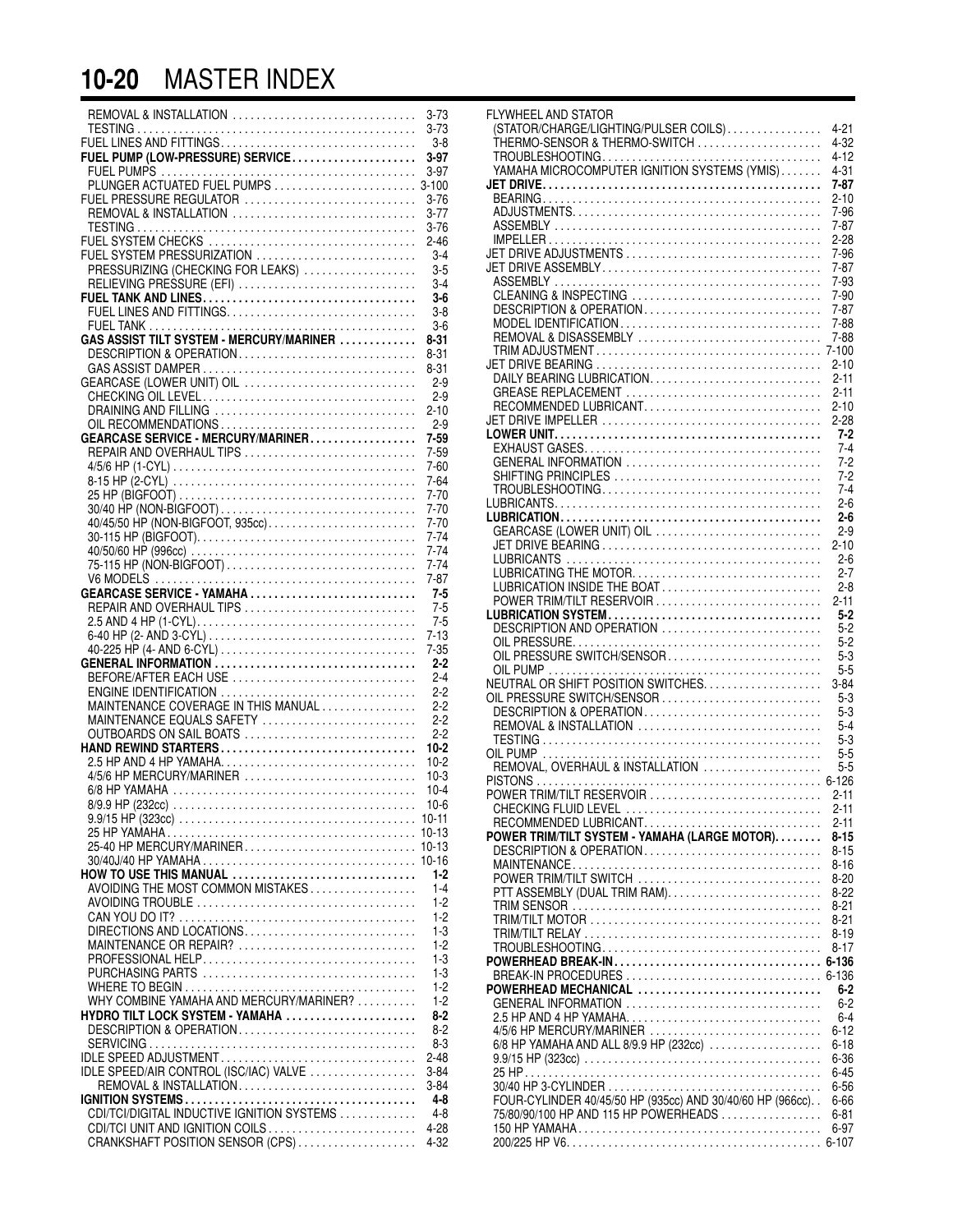### MASTER INDEX **10-21**

| REMOVAL & INSTALLATION                            | $3 - 84$              |
|---------------------------------------------------|-----------------------|
|                                                   | $3 - 83$<br>$2 - 21$  |
| GENERAL INFORMATION                               | 2-22                  |
|                                                   | $2 - 24$              |
|                                                   |                       |
|                                                   |                       |
|                                                   |                       |
|                                                   | $9 - 2$               |
|                                                   | $9 - 12$              |
| REMOTE CONTROLS - MERCURY/MARINER                 | $9-2$<br>$9 - 12$     |
|                                                   | $9 - 15$              |
| CLEANING & INSPECTING                             | $9 - 15$              |
| DESCRIPTION & OPERATION                           | $9 - 12$              |
|                                                   | $9 - 14$              |
|                                                   | $9 - 12$              |
|                                                   | $9 - 12$              |
|                                                   | $9 - 21$              |
| REMOTE CONTROLS - YAMAHA                          | $9 - 2$<br>$9 - 2$    |
| CONTROL BOX ASSEMBLY                              | $9 - 4$               |
|                                                   | $9-3$                 |
| NEUTRAL SAFETY SWITCH                             | $9-3$                 |
| REMOTE CONTROL BOX                                | $9 - 2$               |
|                                                   | $9-3$                 |
|                                                   | $9 - 2$               |
|                                                   | $9 - 20$              |
|                                                   | $1 - 13$<br>$1 - 13$  |
|                                                   | $1 - 13$              |
| SELF DIAGNOSTIC SYSTEM                            | $3 - 53$              |
|                                                   | $1 - 17$              |
|                                                   | $1 - 17$              |
|                                                   | $1 - 17$              |
| SINGLE RAM INTEGRAL POWER TILT/TRIM -             | $8 - 35$              |
| DESCRIPTION & OPERATION                           | $8 - 35$              |
|                                                   | $8 - 42$              |
|                                                   | $8 - 35$              |
| SINGLE TILT RAM POWER TRIM/TILT SYSTEM - YAMAHA   | $8-3$                 |
| DESCRIPTION & OPERATION                           | $8-3$                 |
|                                                   | 8-5                   |
|                                                   | $8-9$<br>$8-6$        |
|                                                   | $8-7$                 |
|                                                   | $8-9$                 |
|                                                   | $8-5$                 |
|                                                   | $2 - 43$              |
|                                                   | $2 - 39$              |
| <b>SPECIFICATIONS</b>                             |                       |
|                                                   | $1 - 28$              |
| BOLT TORQUE - U.S. STANDARD<br>CONVERSION FACTORS | $1-28$<br>$1-28$      |
|                                                   | $2 - 118$             |
| CARB - MERCURY/MARINER                            | $3 - 106$             |
|                                                   |                       |
| CHARGING SYSTEM - MERCURY/MARINER.                | 4-61                  |
| CHARGING SYSTEM - YAMAHA                          | 4-59                  |
|                                                   | $5 - 31$              |
|                                                   | $1 - 28$<br>$2 - 113$ |
| IGNITION SYSTEM - 1-CYL                           | $4 - 55$              |
| IGNITION SYSTEM - MERCURY/MARINER INLINE          | $4 - 57$              |
| IGNITION SYSTEM - YAMAHA INLINE                   | $4 - 54$              |
| IGNITION CONTROL SYSTEM - YAMAHA INLINE           | 4-56                  |

| IGNITION SYSTEM - V-ENGINES              | $4 - 56$  |
|------------------------------------------|-----------|
|                                          |           |
|                                          |           |
|                                          | $2 - 116$ |
|                                          | 6-137     |
|                                          |           |
|                                          |           |
|                                          |           |
| VALVE CLEARANCE - MERCURY/MARINER  2-121 |           |
|                                          |           |
|                                          | 4-43      |
|                                          | $4 - 43$  |
|                                          | $4 - 45$  |
|                                          |           |
|                                          | $4 - 49$  |
| REMOVAL & INSTALLATION                   | $4 - 43$  |
| STARTER RELAY/SOLENOID                   |           |
|                                          | $4 - 42$  |
| DESCRIPTION & OPERATION                  | $4 - 42$  |
| REMOVAL & INSTALLATION                   | $4 - 43$  |
|                                          |           |
|                                          | $4 - 42$  |
|                                          |           |
|                                          |           |
|                                          |           |
|                                          | $2 - 111$ |
|                                          | $2 - 44$  |
|                                          |           |
|                                          | $3 - 80$  |
| REMOVAL & INSTALLATION                   | $3 - 83$  |
|                                          | $3 - 81$  |
|                                          |           |
|                                          | $5-27$    |
| REMOVAL & INSTALLATION                   | $5-27$    |
|                                          |           |
|                                          | $5-28$    |
| CHECKING CONTINUITY                      | $5 - 30$  |
| DESCRIPTION & OPERATION                  | $5-28$    |
|                                          |           |
|                                          | $5 - 30$  |
| THERMO-SENSOR & THERMO-SWITCH            | $4 - 32$  |
| CHECKING RESISTANCE                      |           |
|                                          | 4-34      |
|                                          | 4-33      |
|                                          | 4-33      |
| THROTTLE BODY AND INTAKE ASSEMBLY        |           |
|                                          | $3 - 61$  |
| REMOVAL & INSTALLATION                   | $3 - 61$  |
| THROTTLE POSITION SENSOR (TPS)           | $3 - 78$  |
|                                          |           |
| REMOVAL & INSTALLATION                   | $3 - 80$  |
|                                          | $3 - 78$  |
|                                          | $9 - 16$  |
|                                          |           |
| DESCRIPTION & OPERATION                  | $9 - 16$  |
| REMOVAL & INSTALLATION                   | $9 - 16$  |
|                                          | $9 - 16$  |
|                                          |           |
| TIMING AND SYNCHRONIZATION               | $2 - 49$  |
| GENERAL INFORMATION                      | $2 - 49$  |
|                                          | $2 - 50$  |
|                                          |           |
|                                          | $2 - 50$  |
|                                          | $2 - 49$  |
|                                          |           |
|                                          | $2 - 50$  |
|                                          | $2 - 51$  |
| 4/5/6 HP MERCURY/MARINER                 | $2 - 52$  |
|                                          |           |
|                                          | 2-54      |
| 8/9.9 HP (232cc) YAMAHA                  | $2 - 55$  |
| 8/9.9 HP (232cc) MERCURY/MARINER         | $2 - 59$  |
|                                          |           |
|                                          | $2 - 61$  |
| 9.9/15 HP (323cc) MERCURY/MARINER        | $2 - 63$  |
|                                          | $2 - 64$  |
|                                          |           |
|                                          | $2 - 66$  |
|                                          | $2 - 68$  |
|                                          | $2 - 68$  |
|                                          |           |
|                                          | $2 - 70$  |
|                                          |           |
|                                          |           |
|                                          | $2 - 70$  |
|                                          | $2 - 78$  |
|                                          | $2 - 82$  |
|                                          |           |
|                                          | $2 - 86$  |
|                                          | $2 - 90$  |
|                                          | $2 - 31$  |
|                                          |           |
|                                          | $2 - 31$  |
|                                          | $1 - 19$  |
|                                          | $1 - 19$  |
|                                          |           |
|                                          | $1-22$    |
|                                          | $1 - 23$  |
|                                          | $1 - 23$  |
|                                          |           |
|                                          | $1 - 25$  |
| <b>TRIM/TILT SYSTEMS</b>                 |           |
| MERCURY/MARINER GAS ASSIST               | $8 - 31$  |